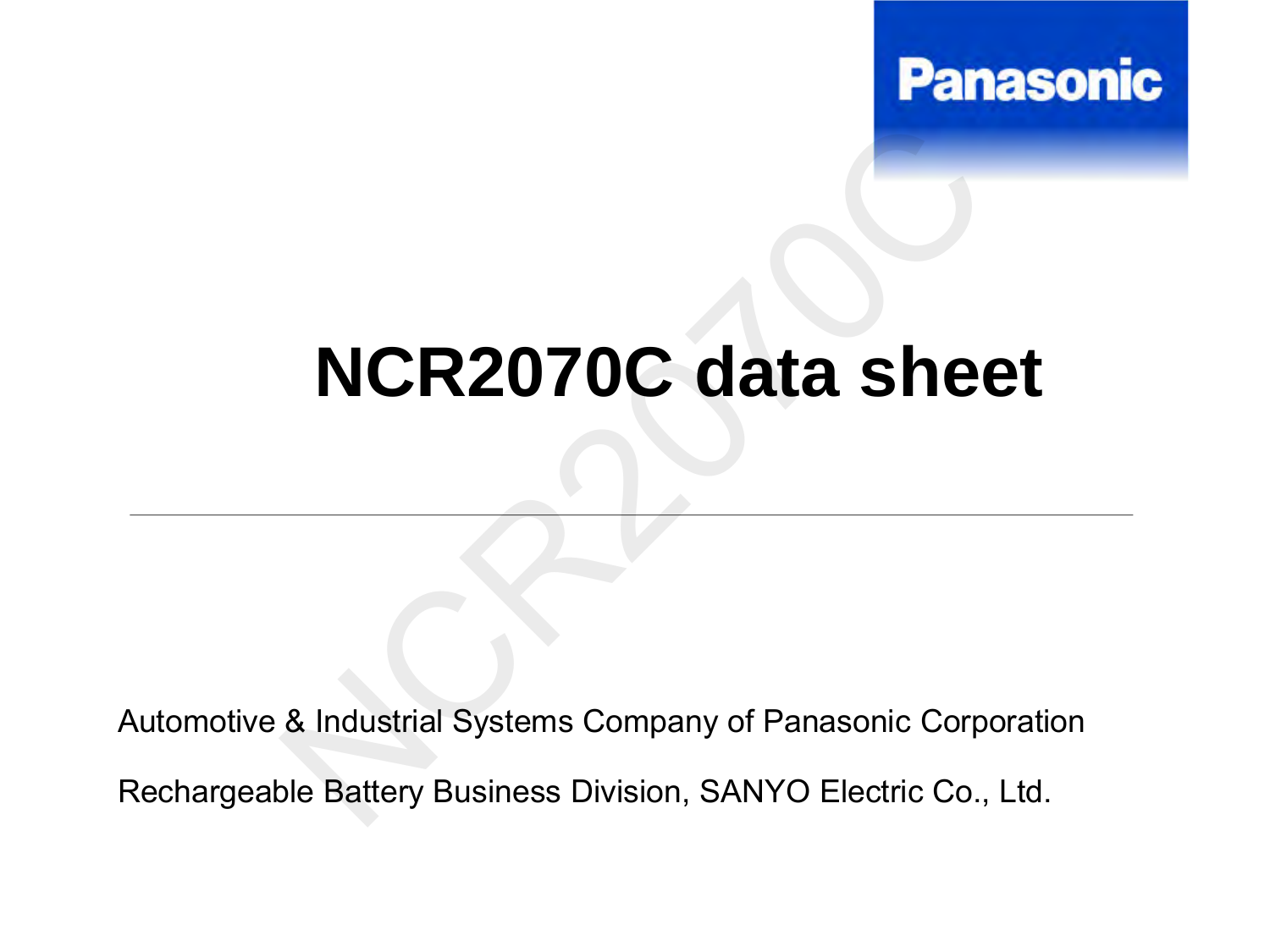## Specifications for NCR2070C

| <b>Specifications</b> |                             |                          | <b>Dimensions</b>                                                                        |
|-----------------------|-----------------------------|--------------------------|------------------------------------------------------------------------------------------|
| Rated capacity $(1)$  |                             | 3475mAh                  | D                                                                                        |
| Capacity $(2)$        | Minimum                     | 3500mAh                  |                                                                                          |
|                       | <b>Typical</b>              | 3620mAh                  | $\overline{\mathbf{C}}$                                                                  |
| Nominal voltage       |                             | 3.6V                     |                                                                                          |
| Charging              | Method                      | <b>CC-CV</b>             | $(+)$                                                                                    |
|                       | Voltage                     | 4.20V                    |                                                                                          |
|                       | Current                     | Std. 2450mA              |                                                                                          |
|                       | Time                        | Std. 180min.             | 工                                                                                        |
| AC impedance          | SOC: 50%<br>(Typical value) | $10 \text{m}\Omega$      |                                                                                          |
| DC resistance         | SOC: 50%<br>(Typical value) | $13m\Omega$              |                                                                                          |
| Weight (max.)         |                             | 62.0g                    | $(-)$                                                                                    |
| <b>Temperature</b>    | Charge                      | 10 to $+45^\circ$ C      | Max. 70.3mm<br>H                                                                         |
|                       | <b>Discharge</b>            | $-20$ to $+60^{\circ}$ C | With tube<br>D<br>Max. 20.4mm                                                            |
|                       | <b>Storage</b>              | $-20$ to $+50^{\circ}$ C | d<br>Max. 10.5mm                                                                         |
| Energy density $(3)$  | Volumetric                  | 569 Wh/l                 | When designing a pack, refer to the cell's<br>mechanical drawing for precise dimensions. |
|                       | Gravimetric                 | 214 Wh/kg                |                                                                                          |

2

**Panasonic** 

 $(1)$  At 20° C  $(2)$  At 25° C

(3) Energy density is calculated using bare cell dimensions (without tube).

*Confidential* The data in this document is for descriptive purposes only and is not intended to make or imply any guarantee or warranty.

Copyright© SANYO Electric Co., Ltd. Panasonic Group All Rights Reserved 2016 Sep.2016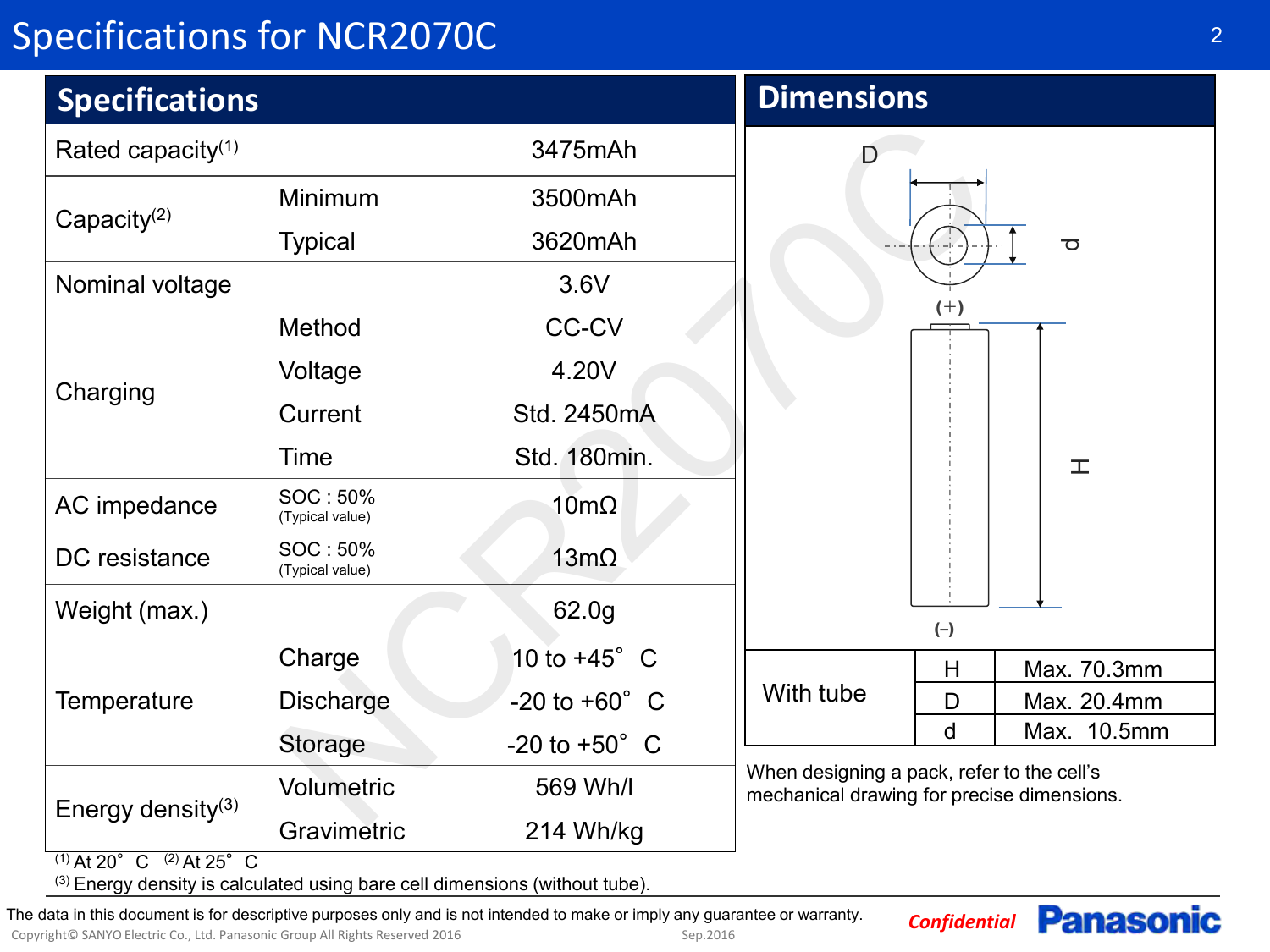## Discharge rate Characteristics for NCR2070C



*Confidential* The data in this document is for descriptive purposes only and is not intended to make or imply any guarantee or warranty.

Copyright© SANYO Electric Co., Ltd. Panasonic Group All Rights Reserved 2016 Sep.2016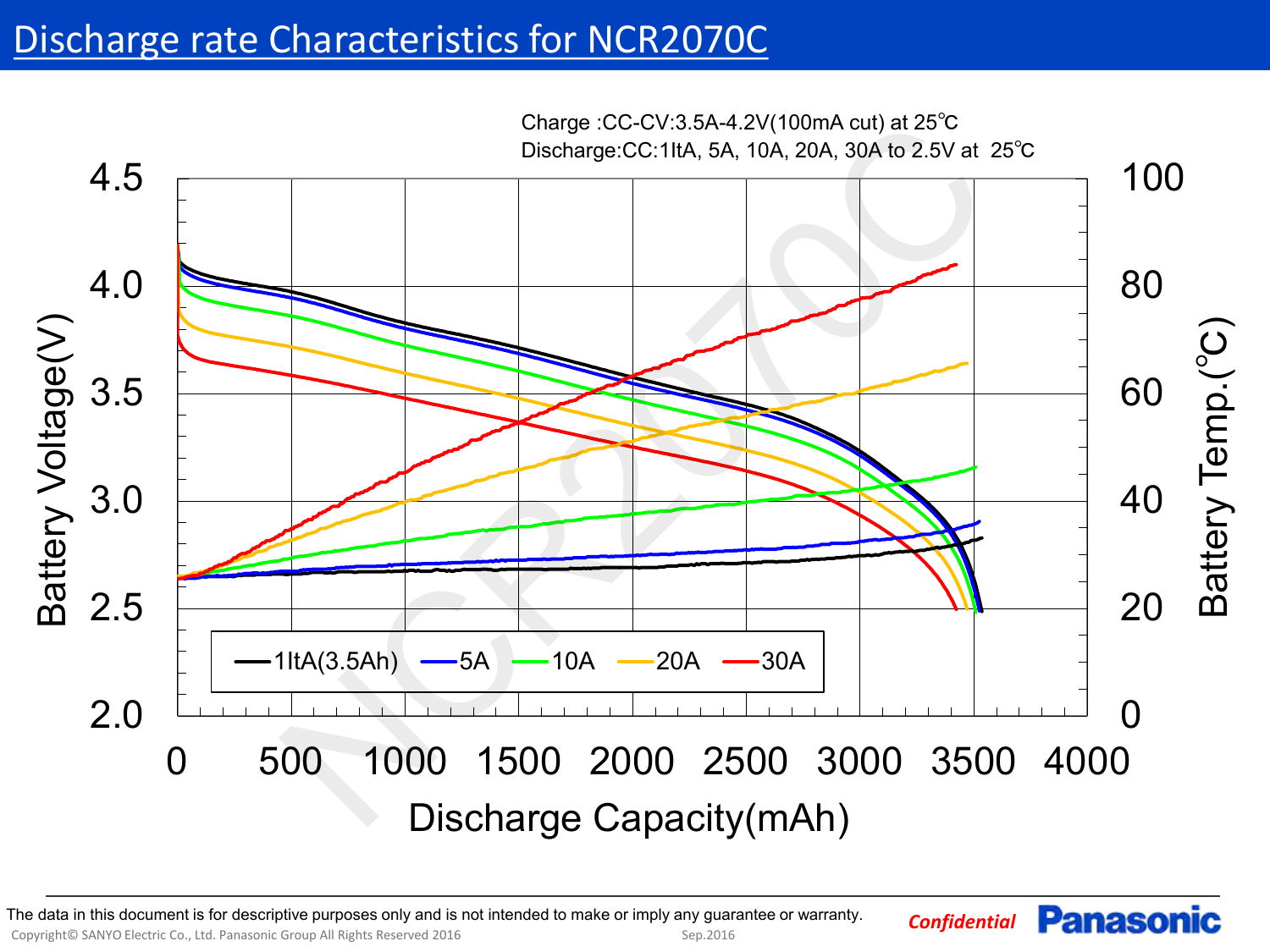

Copyright© SANYO Electric Co., Ltd. Panasonic Group All Rights Reserved 2016 Sep.2016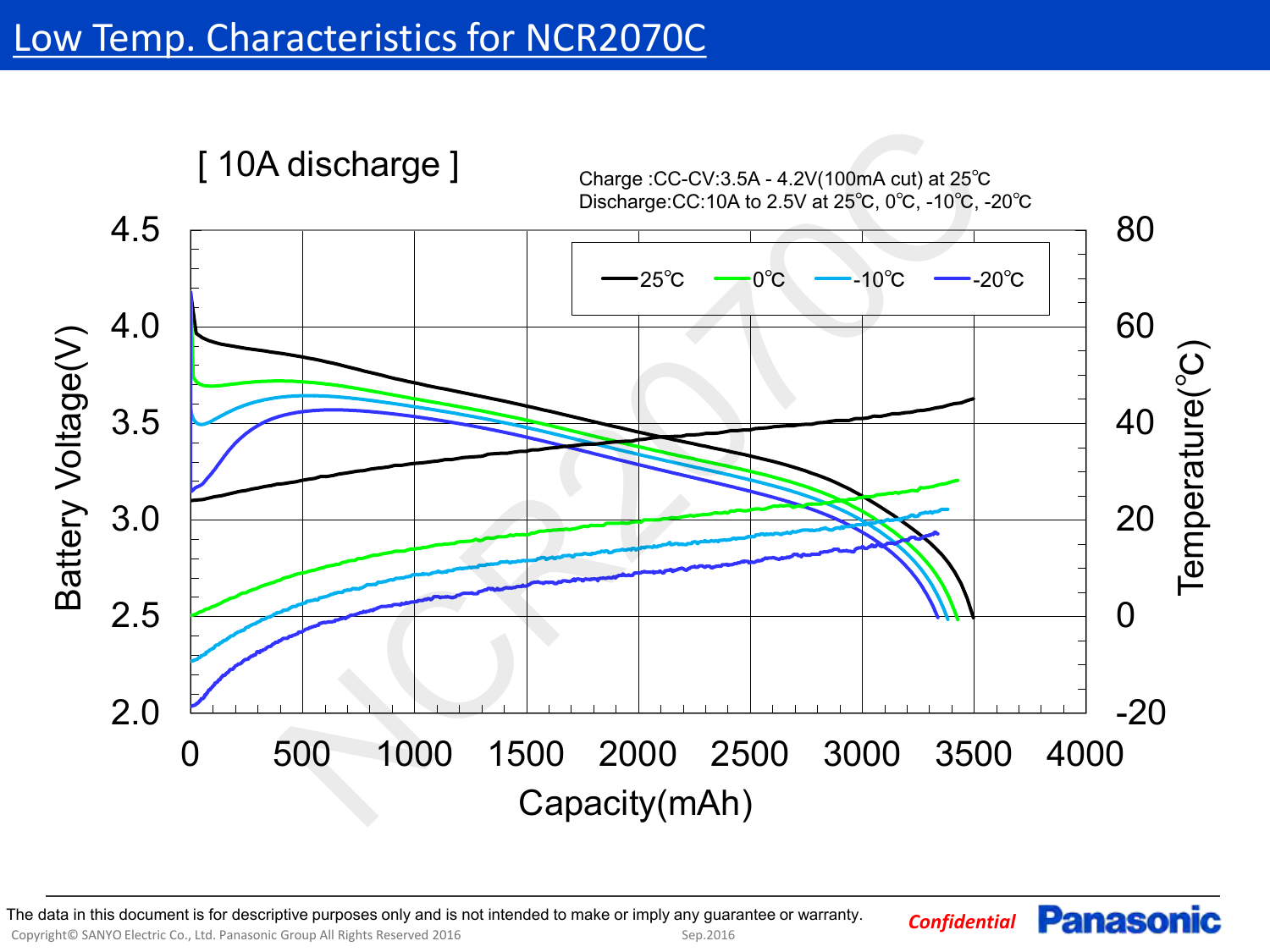

Copyright© SANYO Electric Co., Ltd. Panasonic Group All Rights Reserved 2016 Sep.2016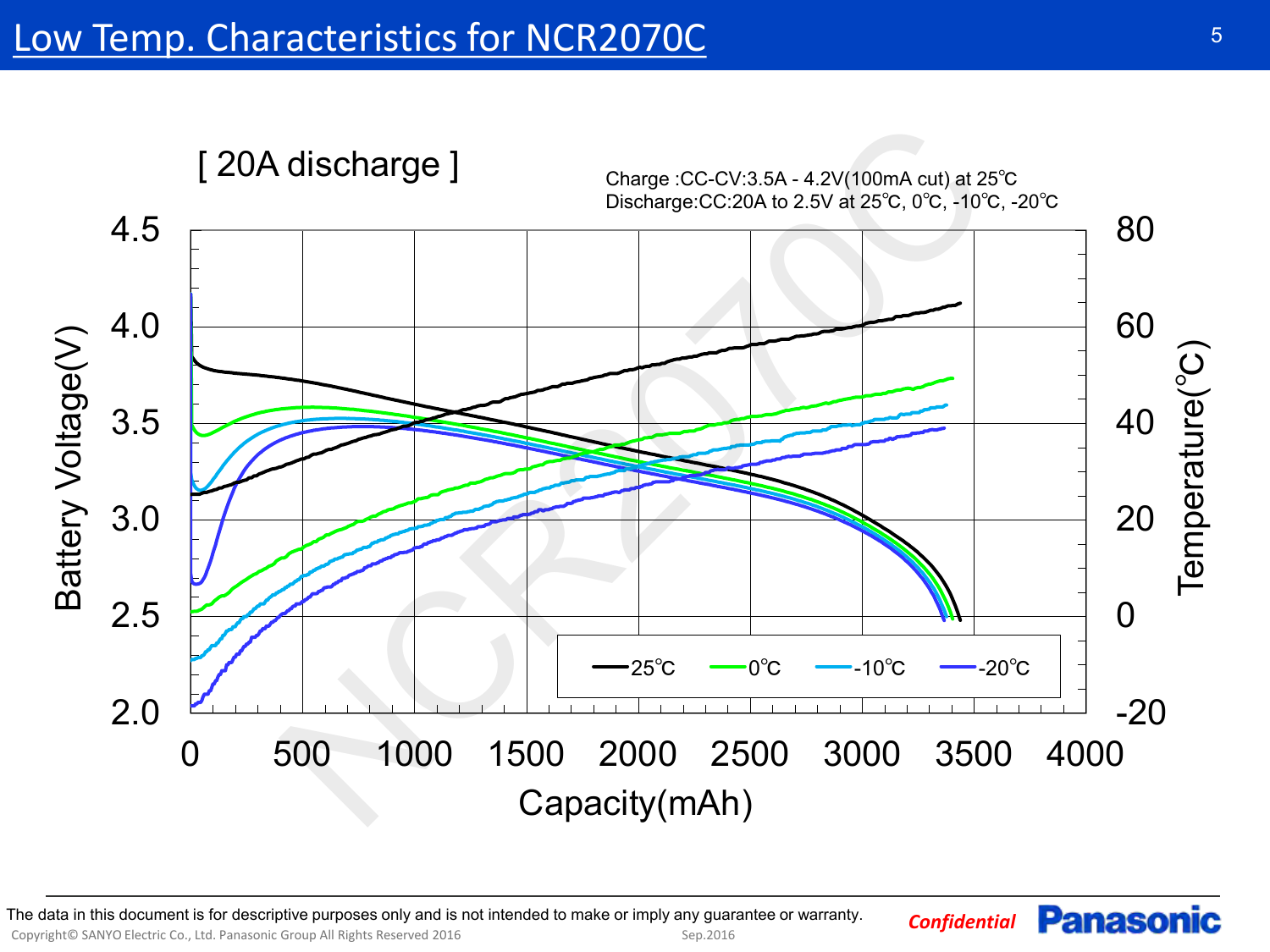

Charge :CC-CV:3.5A - 4.2V (100mA cut) at 25℃

*Confidential* The data in this document is for descriptive purposes only and is not intended to make or imply any guarantee or warranty.

Copyright© SANYO Electric Co., Ltd. Panasonic Group All Rights Reserved 2016 Sep.2016